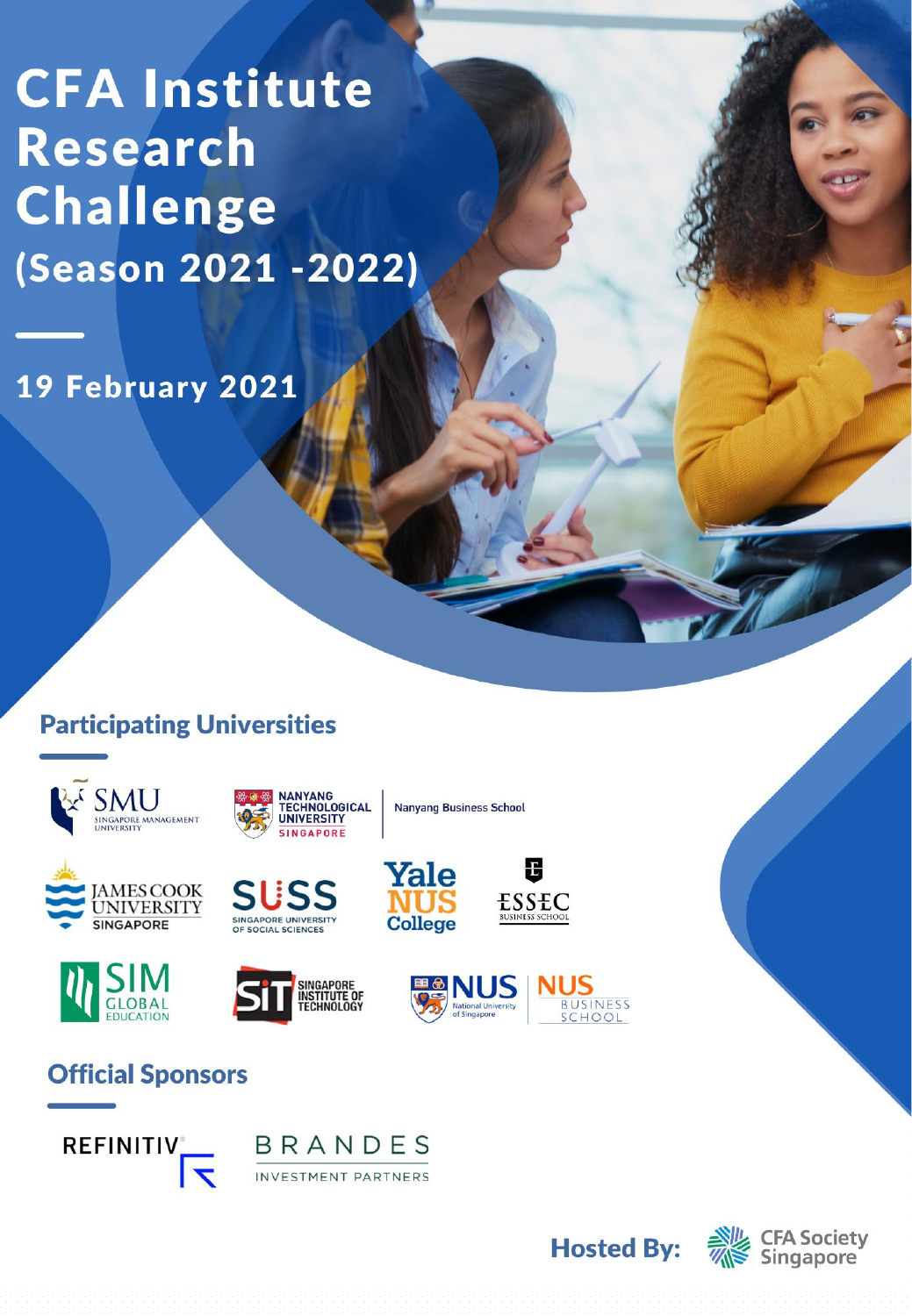## **ABOUT** CFA Society Singapore

Founded in September 1987, CFA Society Singapore is a professional society that brings together practitioners in the investment and fund management industry in Singapore. Its principal objective is to promote and uphold professional standards and ethical practice in financial analysis and investment management in Singapore.

CFA Society Singapore is the first CFA Member Society of CFA Institute to be established outside North America. It is the 7th largest member society of CFA Institute with more than 4,000 members.

The Society runs a whole host of programmes for members, CFA candidates and also the investment community, including Professional Development talks and seminars, Networking sessions, CFA Information sessions and examination review classes, and Career Development talks.

|     | <b>Connect with us</b>          |                                                                                                                                        |  |  |  |  |
|-----|---------------------------------|----------------------------------------------------------------------------------------------------------------------------------------|--|--|--|--|
|     |                                 | Our Website: www.cfasociety.org/singapore                                                                                              |  |  |  |  |
| Ki  |                                 | Our official Facebook page:<br>www.facebook.com/CFASocietySingapore                                                                    |  |  |  |  |
| lin |                                 | Our Company page on LinkedIn :<br>www.linkedin.com/company/cfa-society-singapore                                                       |  |  |  |  |
| y   |                                 | Our CFA Society Singapore Twitter Account :<br>twitter.com/CFASingapore                                                                |  |  |  |  |
|     | <b>CFA Society</b><br>Singapore | <b>Address:</b><br>20 Cecil Street, #08-10, PLUS, Singapore 049705<br>Tel: +65-6323-6679<br><b>Email:</b> info@cfasocietysingapore.org |  |  |  |  |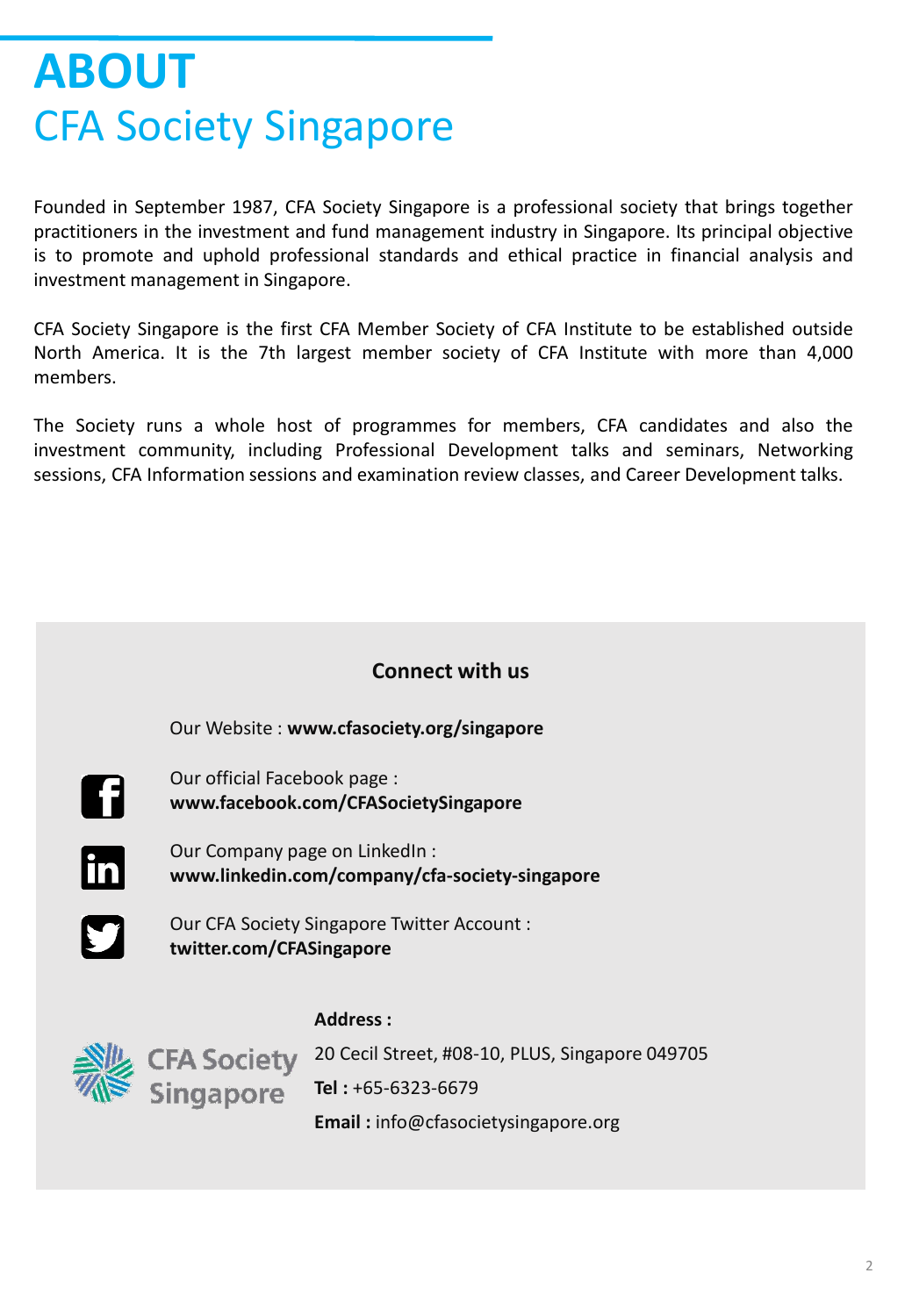## **Contents**

| <b>Introduction of CFA Society Singapore</b>             |    |
|----------------------------------------------------------|----|
| <b>CFA Institute Research Challenge Programme Agenda</b> | 4  |
| <b>About the CFA Institute Research Challenge</b>        | 5. |
| <b>CFA Institute Research Challenge Participants</b>     |    |
| <b>Biographies – Presentation Judges</b>                 | 12 |
| <b>Acknowledgements</b>                                  | 15 |
| <b>Competition Dates</b>                                 | 16 |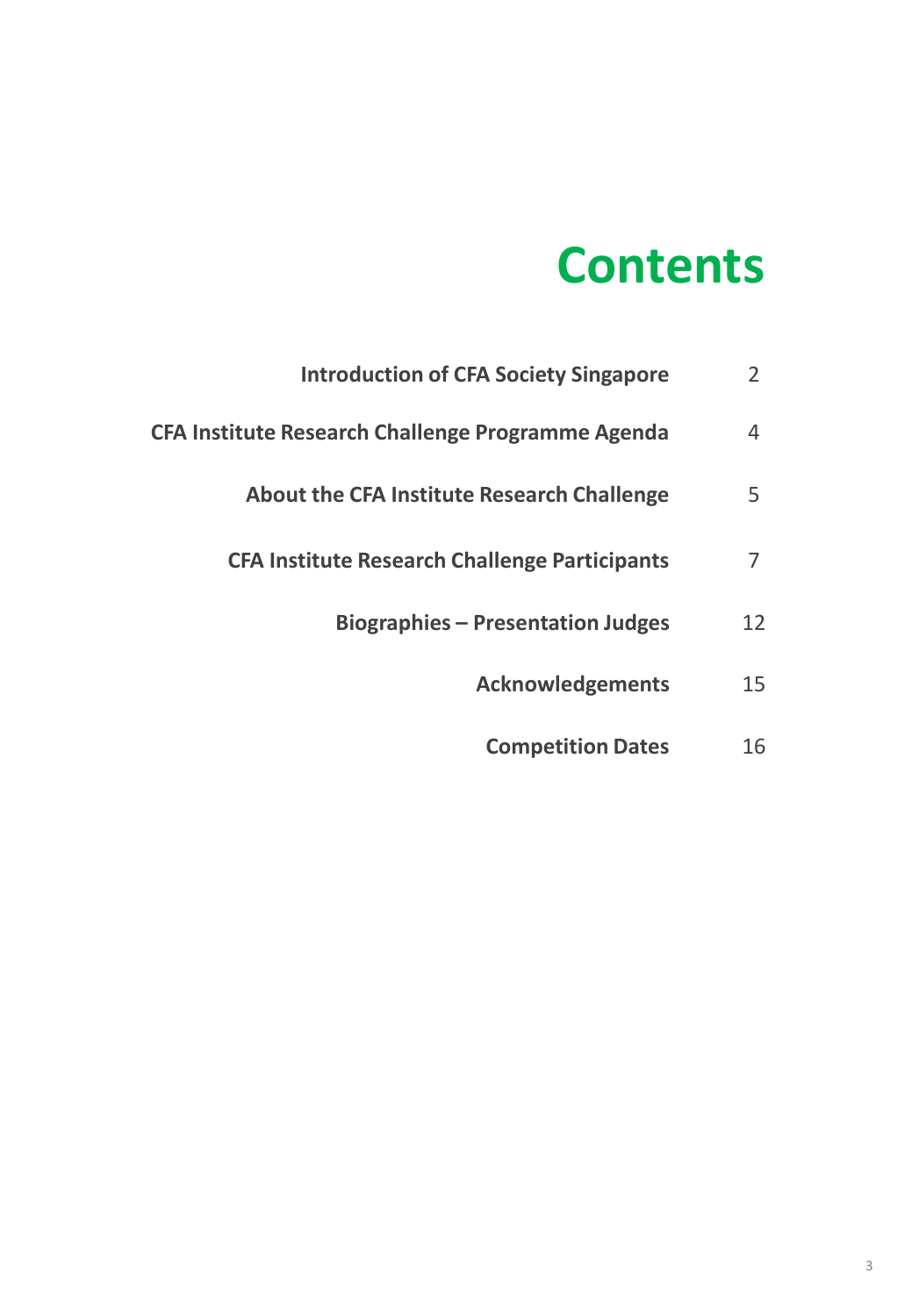## **AGENDA SATURDAY** 19 FEBRUARY 2022

| $7:30$ AM $-$ 8:10 AM  | Registration                                                       |
|------------------------|--------------------------------------------------------------------|
| $8:10$ AM $-$ 8:25 AM  | <b>Opening Remarks</b>                                             |
| $8:30$ AM $-$ 10:00 AM | Start of Presentation (Team $1 - 3$ )                              |
|                        | (10 minutes Presentation; 10 minutes Q&A 5 minutes Judges Scoring) |
| 10:00 AM - 10:10 AM    | Intermission                                                       |
| 10:10 AM - 11:40 AM    | Continuation of Presentation (Teams $4-6$ )                        |
|                        | (10 minutes Presentation; 10 minutes Q&A 5 minutes Judges Scoring  |
| 11:40 AM - 11:50 AM    | Intermission                                                       |
| 11:50 AM - 01:20 PM    | Continuation of Presentation (Teams $7 - 9$ )                      |
|                        | (10 minutes Presentation; 10 minutes Q&A 5 minutes Judges Scoring  |
| $01:20$ PM $-02:00$ PM | <b>Judges Deliberation</b>                                         |
| $2:00$ PM $- 2:20$ PM  | <b>Sharing Session by Event Sponsors</b>                           |
| $2:20$ PM $- 2:40$ PM  | <b>Closing Remarks</b>                                             |
|                        | <b>Announcement of Winners and Prize Presentation</b>              |
| $2:40$ PM $-3:00$ PM   | <b>End of Event</b>                                                |
|                        | <b>Photo Taking Session</b>                                        |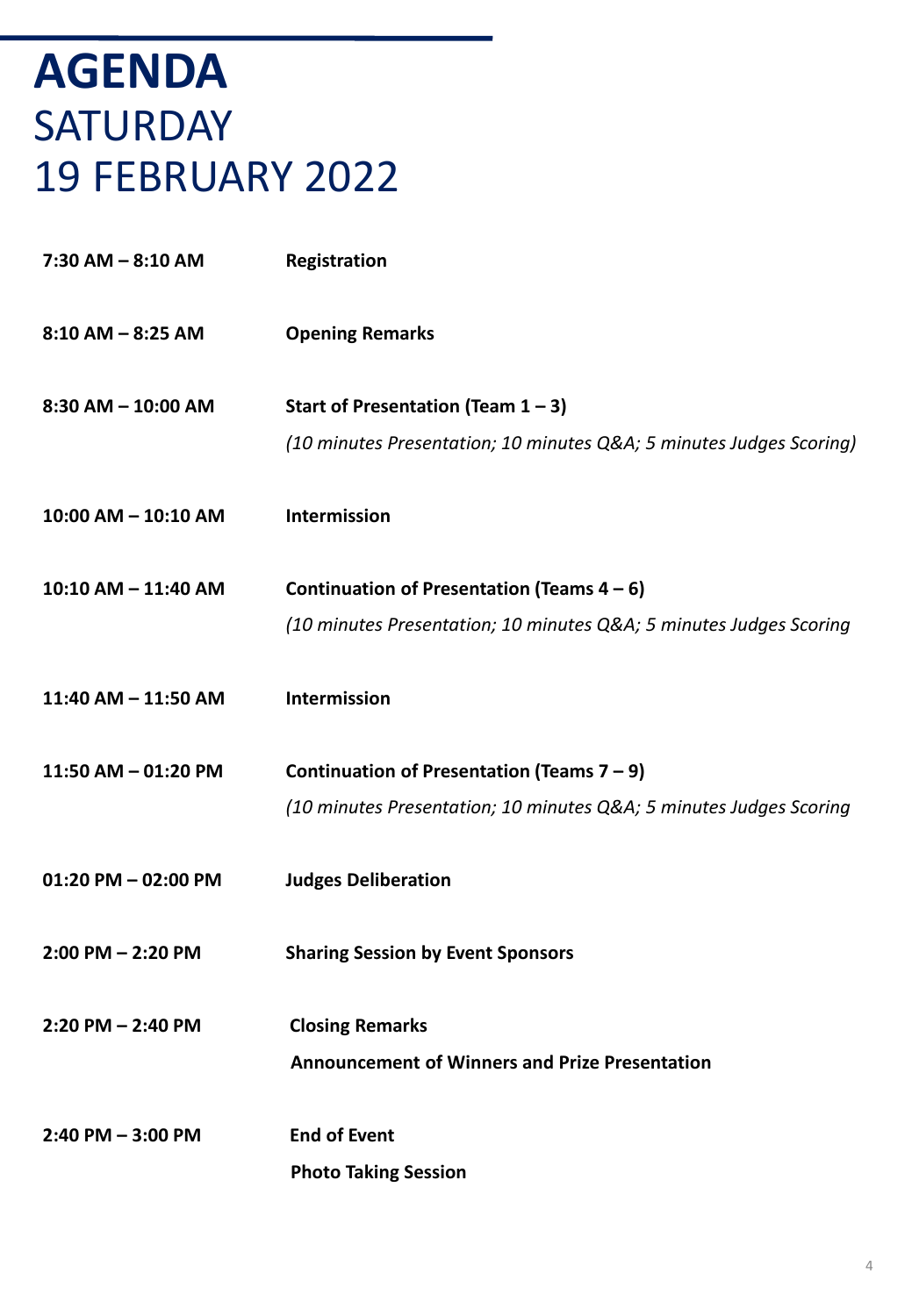## **CFA INSTITUTE**  Research Challenge

#### **ABOUT THE CHALLENGE**

The CFA Institute Research Challenge is a global competition that tests the equity research and valuation, investment report writing, and presentation skills of university students. This annual educational initiative promotes best practices in equity research among the next generation of analysts through hands-on mentoring and intensive training in company analysis and presentation skills.



#### **HOW THE CHALLENGE WORKS**

Local CFA Institute volunteers work in conjunction with participating local universities to assemble teams of 3–5 business and finance students. Each team works directly with a mentor to research and prepare an equity research report on a publicly traded company.

Each team's findings are locally evaluated by high-profile panels of heads of research, portfolio managers, and chief investment officers from some of the world's top firms. Local champions advance to regional competitions in the Americas, Asia Pacific, and EMEA, and then to the global final.

### **AUDIENCE GUIDELINES**

#### **Etiquette**

Audience members should avoid any behavior that is distracting to the presenters or judges. All microphones should be muted and video function should be turned off. Any enquiry can be posted on the chatbox on zoom.

#### **Ethical Behaviour**

After each presentation, the judges will ask the presenting team a series of questions based on its presentation. We ask that the audience keep these questions confidential until the end of the entire competition. Disclosing the questions to any team that has not presented gives that team an unfair advantage. Any audience member engaging in such behavior will be banned from entering the presentation room. Teams receiving such information may be disqualified.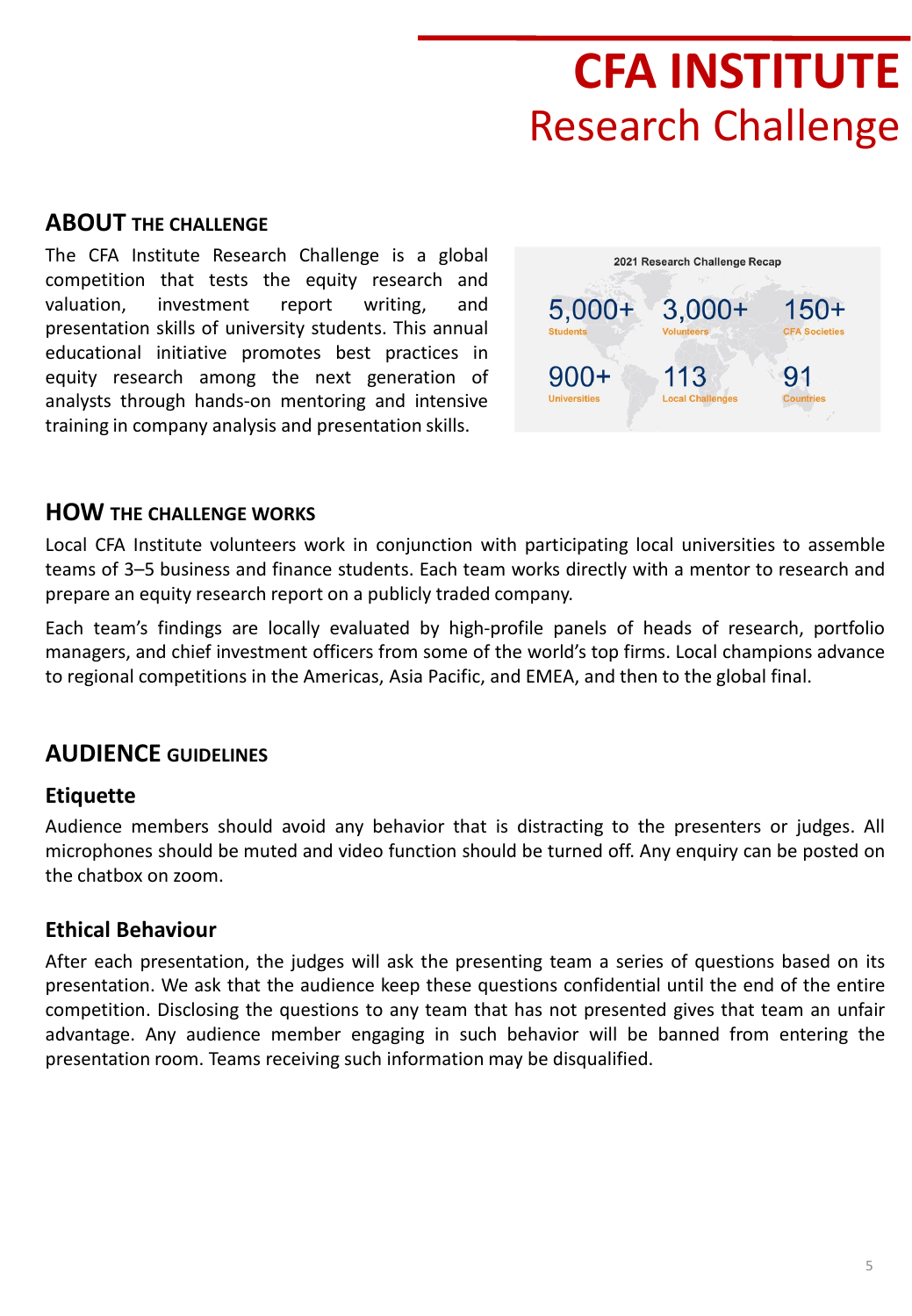# **SCORING FORMAT**

Each presentation will be ten minutes long and will focus on the team's recommendation of buy, sell or hold. The presentations will be followed by ten minutes of question and answer with the panel of judges. After each team is finished, the judges will deliberate on the teams' scores. After all teams have competed, we will have a short break and then a winner will be announced. The winner will be determined based on a combined score of the written report and presentation. The winning team will represent their university and CFA Society Singapore at the Sub-Regional challenge with the opportunity to advance to the Asia Pacific Regional Final, then the Global Final and win the global title.

#### **Criteria for Research Report**

| <b>SECTION</b>                              | <b>MAXIMUM POINTS</b> |
|---------------------------------------------|-----------------------|
| <b>Business Description</b>                 | 5                     |
| Industry Overview & Competitive Positioning | 10                    |
| <b>Investment Summary</b>                   | 15                    |
| Valuation                                   | 20                    |
| <b>Financial Analysis</b>                   | 20                    |
| <b>Investment Risks</b>                     | 15                    |
| Environment, Social, Governance             | 15                    |
| <b>TOTAL</b>                                | 100                   |

#### **Criteria for Presentation**

| <b>SECTION</b>                       | <b>MAXIMUM POINTS</b> |
|--------------------------------------|-----------------------|
| <b>Financial Analysis</b>            | 20                    |
| Valuation                            | 20                    |
| Environmental, Social and Governance | 10                    |
| Presentation                         | 20                    |
| <b>Question &amp; Answer</b>         | 20                    |
| Team Involvement                     | 5                     |
| <b>Materials</b>                     | 5                     |
| <b>TOTAL</b>                         | 100                   |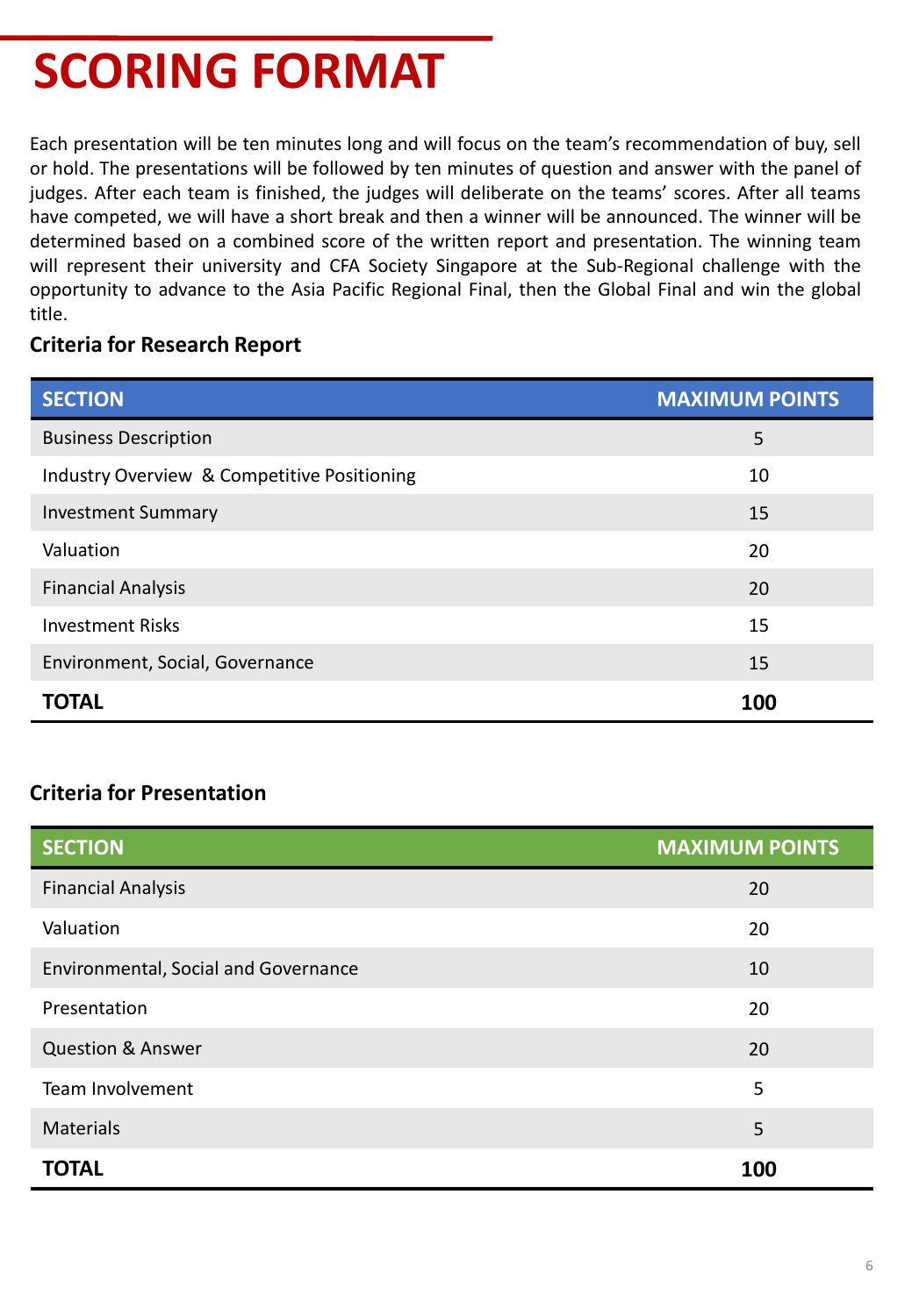## **TEAM NAME: SIX SIGMA**

- 1. Beryl Lim Li Hwa
- 2. Carran Boey
- 3. Er Soon Jie
- 4. Kevin Ng Khai Hng
- 5. Ong Zheng Qing

### **Faculty Advisor:**

Dr. David K. Ding

## **Industry Mentor:**

George Koh, CFA

#### **Subject Company:**

iFast Corporation Ltd

## **TEAM NAME: SQUID CAPITAL**

- 1. Fan Chiang Kai Hsin
- 2. Justin Pang Kia Yong
- 3. Tan Yu Ien, Mandy
- 4. Yee Liang Ying

## **UNIVERSITY COORDINATOR:**

Candice Gao

**FACULTY ADVISOR:** Asst Prof Ru Hong

## **INDUSTRY MENTOR:**

Gerald Wong, CFA

**SUBJECT COMPANY:** iFast Corporation Ltd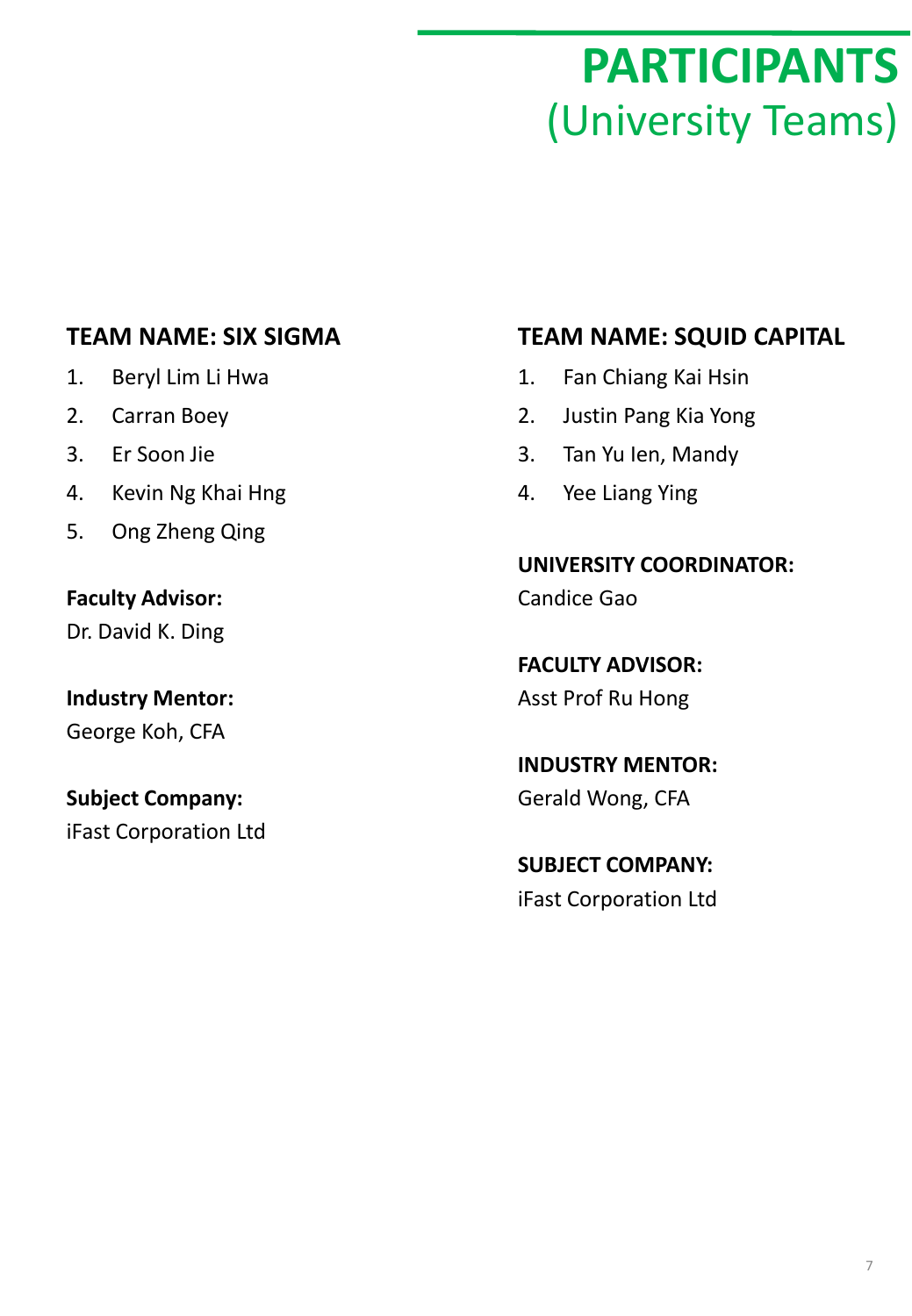### **TEAM NAME: FLY TEAM**

- 1. Dang Thi My My
- 2. Le Hai Dang
- 3. Michelle Jordan
- 4. Nan Yin Nwe
- 5. Nguyen Thi Thuy Phuong

**Faculty Advisor:** Thanh Nguyen

**Industry Mentor:**

Dee Senaratne, CFA

### **Subject Company:**

SATS Limited

### **TEAM NAME: HALCYON CAPITAL**

- 1. Cathy Choo
- 2. Keefe Lim
- 3. Louis Lempriere
- 4. Mitchell Palmer
- 5. Sanjit Ramesh Chandran

### **University Coordinator:**

Soh Rong Ji, Daniel

**Industry Mentor:** David Leow, CFA

### **Subject Company:** SATS Limited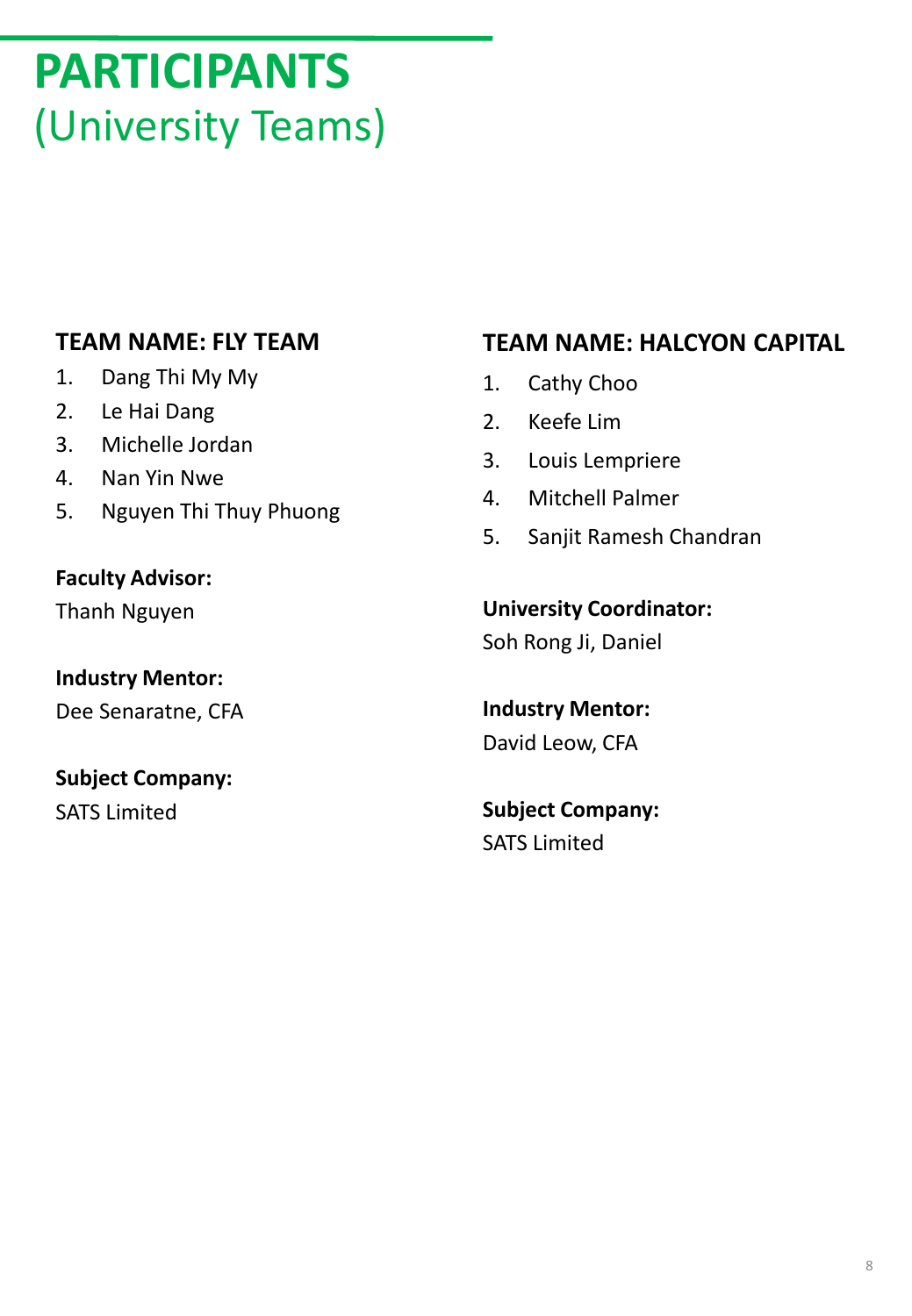### **TEAM NAME: SAPPHIRE CAPITAL**

- 1. Chur Calvin
- 2. Goh Ping Min
- 3. Tan Hui Ling
- 4. Tan Mingzhuang, Jovian

### **Faculty Advisor:**

Dr. Lee Hon Sing

## **Industry Mentor:**

David Mok, CFA

### **Subject Company:**

SATS Limited

### **TEAM NAME: TEAM iMAGINATION**

- 1. Hangsheng Zhou
- 2. Haoxuan Qin
- 3. Lingyi Zhu
- 4. Yuhan He
- 5. Yunfeng Wu

## **Faculty Advisor:**

Peng Xu

### **Industry Mentor:** Richard Wong, CFA

#### **Subject Company:** SATS Limited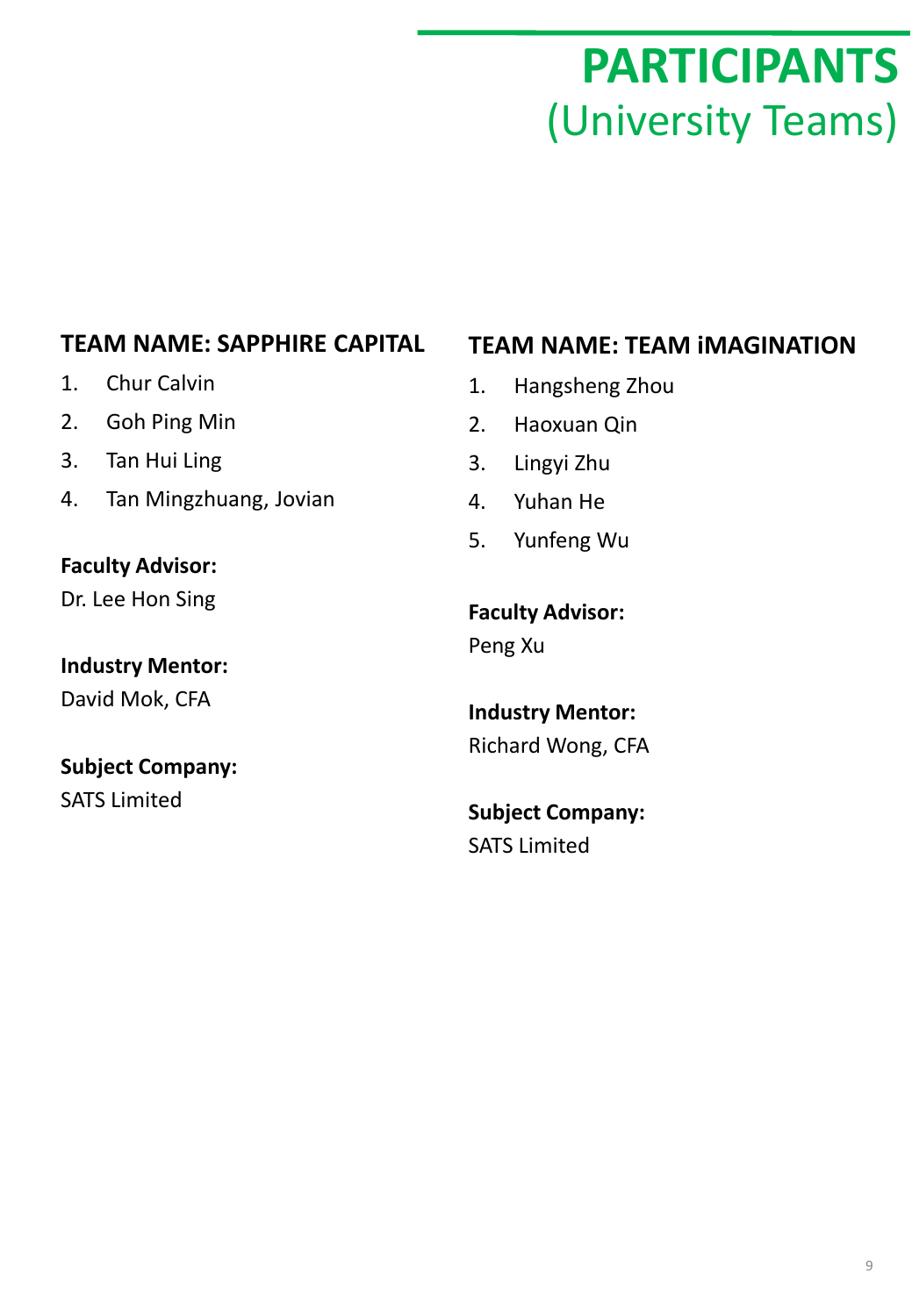## **TEAM NAME: THE ONLY 4**

- 1. Irfan Ong
- 2. Muhammad Zulkhairulnizam Bin Zin
- 3. Ooi Wen Jie
- 4. Wong Ju Liang Jordan

### **University Coordinator:** Li Bingqiao

**Industry Mentor:** Terence Lim, CFA

**Subject Company:** STAS Limited

### **TEAM NAME: WHITE KNIGHT**

- 1. Andrew Lee Hong Wei
- 2. Chris Wong Hao Ying
- 3. Gerald Tan Yong Keng
- 4. Sasidharan Subbiah
- 5. Vince Gan Kok Ching

**Faculty Advisor:** Lydia Irene Yeo

**Industry Mentor:** Julie Tay, CFA

**Subject Company:** SATS Limited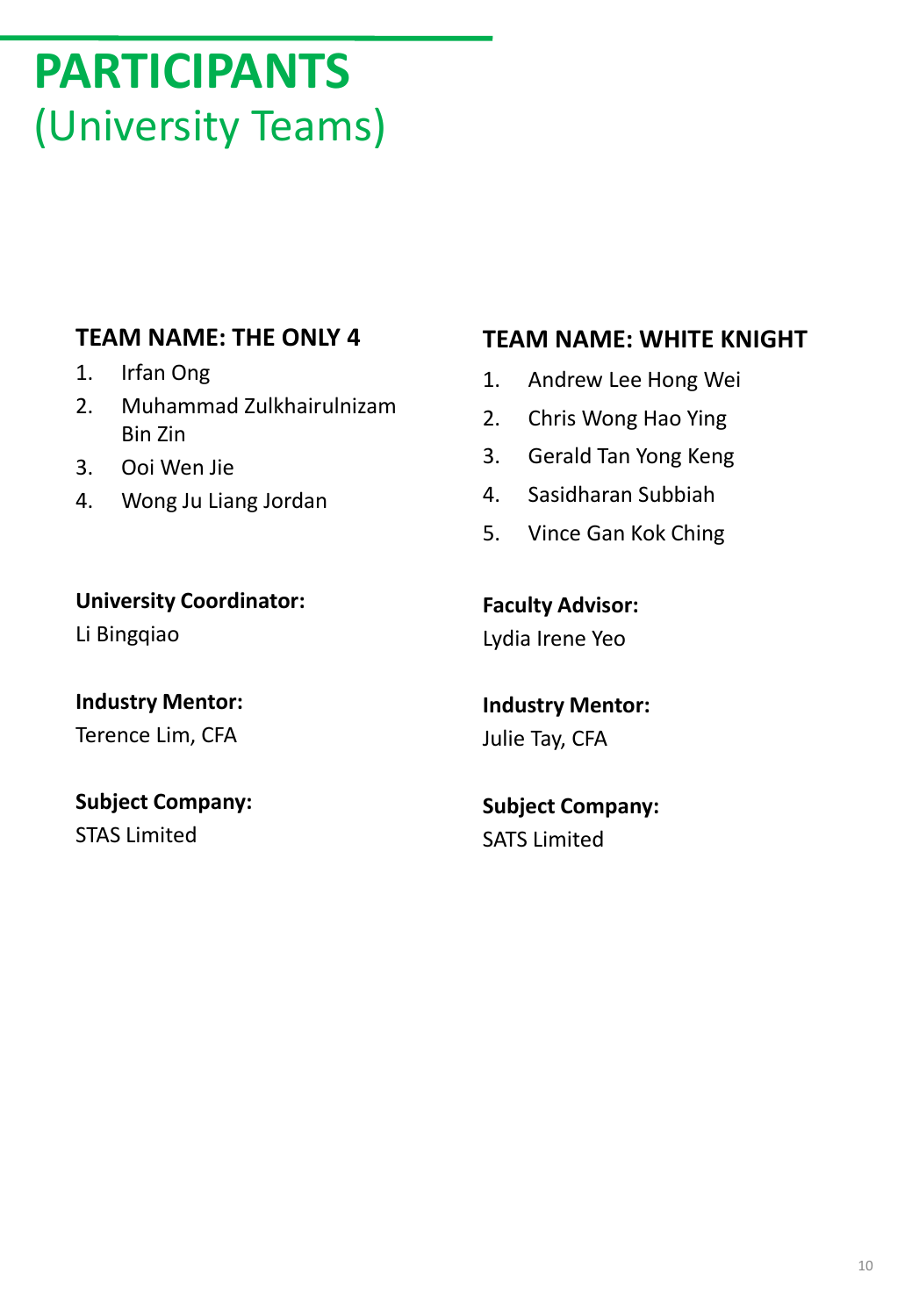## **TEAM NAME: ZENITH CAPITAL**

- 1. Ho Jun Han Ryan
- 2. Chua Qing Rong
- 3. Jason Thoo Tze Yuan
- 4. Ng Qi Han
- 5. Yeow Yong Chang

#### **Faculty Advisor:**

Carmen Shih

#### **Industry Mentor:**

David Lum, CFA

#### **Subject Company:**

SATS Limited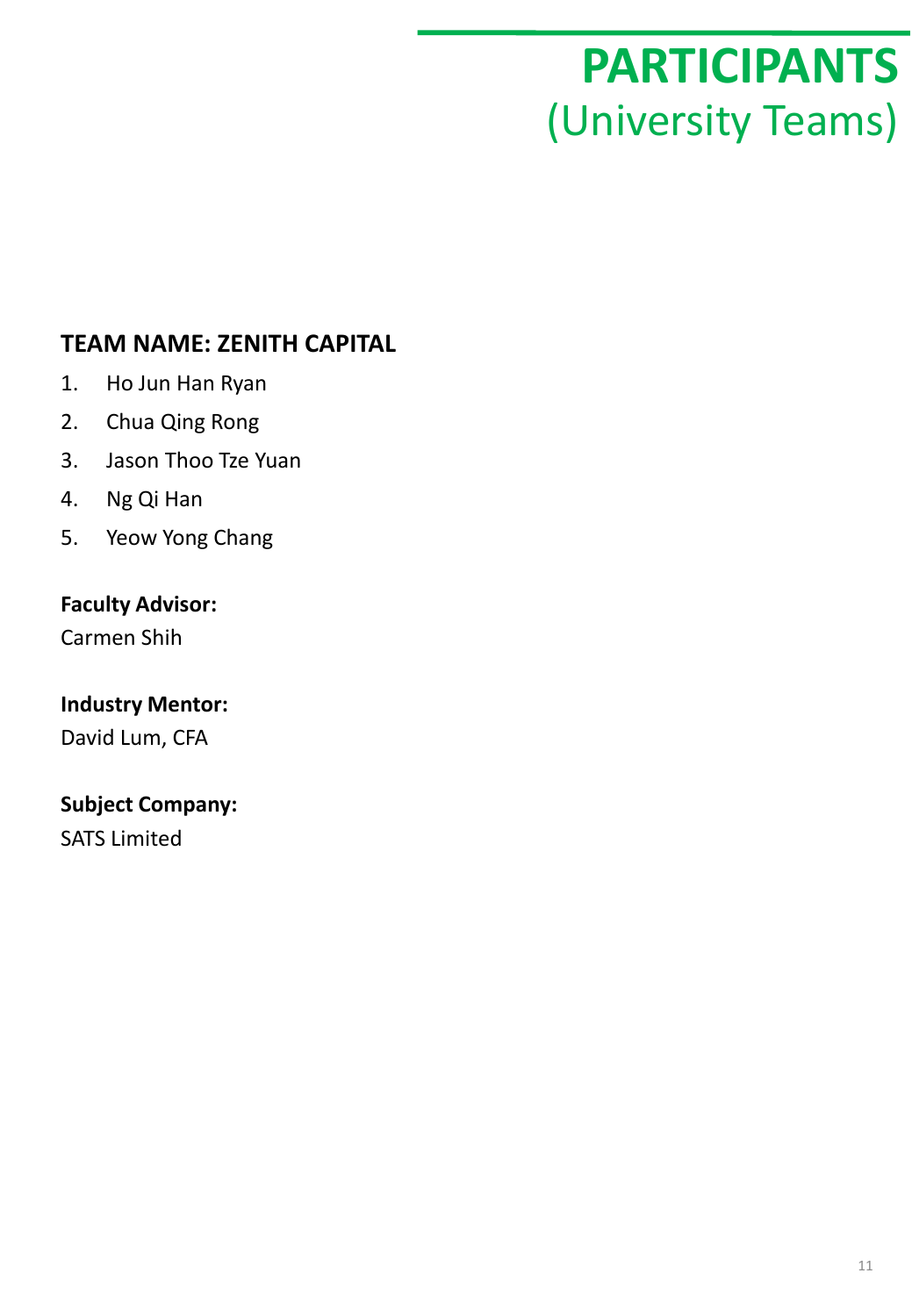## **Biographies** Presentation Judges



#### **Yoon Chou Chong, CFA**

Mr Chong currently manages his family office Leanne Capital Pte Ltd and also is a Director of City Development Ltd a major property group in Singapore, whereby he is a member of the audit risk and the sustainability board.

Mr Chong started his career at Aberdeen Standard Investments (Asia) Limited in 1994 as an analyst and fund manager on Asian equities. He was later transferred to Sydney as Head of Australian Equities in 2001. Subsequently, he held roles in London, Edinburgh and Philadelphia as Head of Pan-European Equities and Head of Developed Markets ex-Asia, before returning to Singapore in 2008 as Investment Director where he co-managed a team of 40 investment managers in seven investment offices. He was also the Managing Director of Aberdeen Asset Management Malaysia.

Throughout his stint with the company, Mr Chong was involved in many restructuring initiatives in Australia and Europe whilst spearheading investment teams in various M&A projects such as the acquisition of Edinburgh Fund Managers in 2005, Deutsche Asset Management UK in 2006, Philadelphia Nationwide Financial Service US in 2007 and Credit Suisse Asset Management in 2009. Mr Chong's 27 years of extensive experience in managing assets and funds also included his management of Asian and Emerging market equities at Ostrum Asset Management Asia Ltd, part of the Natixis Investment Management group with USD1tn of funds under management.

Mr Chong graduated from the London School of Economics with a Bachelor of Science (Economics) in Accounting & Finance, a Master of Science in Finance and a Master of Science in Information Systems. He is also a CFA Charterholder and has Leadership Development certifications at Harvard Business School and INSEAD.



#### **Kristy Fong, CFA**

Kristy Fong is Senior Investment Director at Aberdeen Standard Investments, where she has worked for seventeen years, covering a number of markets in the Asia Pacific region. Over the years, she has appeared on various media channels providing views on markets in the region. Prior to joining Aberdeen Standard Investmentsin 2004, she worked as an analyst at UOB KayHian Pte Ltd.

Kristy graduated with a BA (Hons) in Accountancy from Nanyang Technological University, Singapore. She is a CFA Charterholder.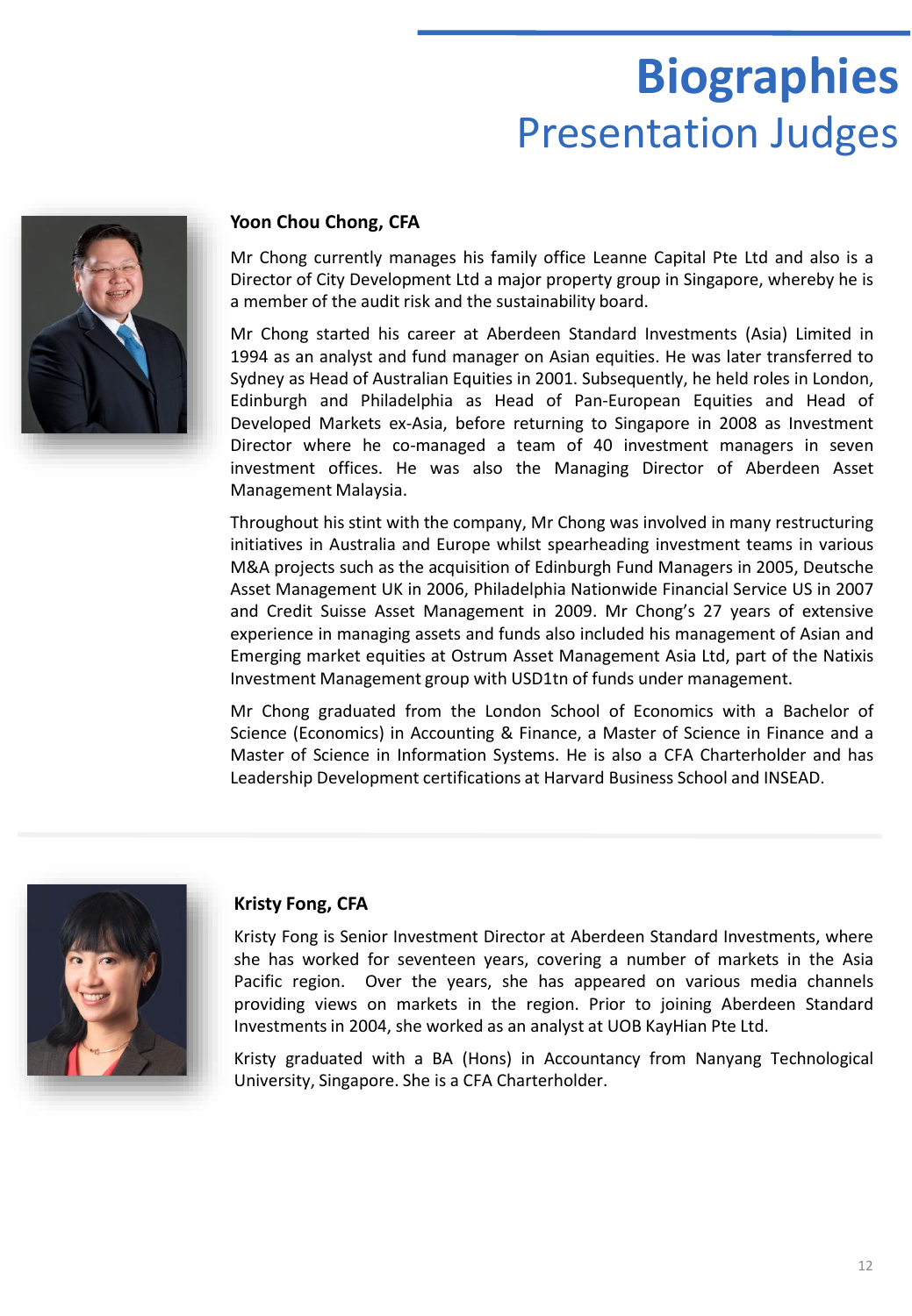## **Biographies** Presentation Judges



#### **Allen Cheong, CFA**

Allen is the CEO of Auspac Investment Management and the Director of Auspac Ventures Fund VCC. He brings along 23 years of collective industry experience in investment banking, corporate finance and capital markets. He has been involved in several transactions across growth and cyclical sectors with a focus on the SEA region in established financial institutions. Over the years, he has built up a track record in deal origination, execution and syndication, and developed a strong business acumen in identifying quality companies, structuring investments and managing risks. Allen holds a Master of Business Administration from The University of Chicago Booth School of Business, and holds several professional investment qualifications including Chartered Financial Analyst (CFA), Chartered Alternative Investment Analyst (CAIA), Chartered Valuer and Appraiser (CVA) and Financial Modeling & Valuation Analyst (FMVA).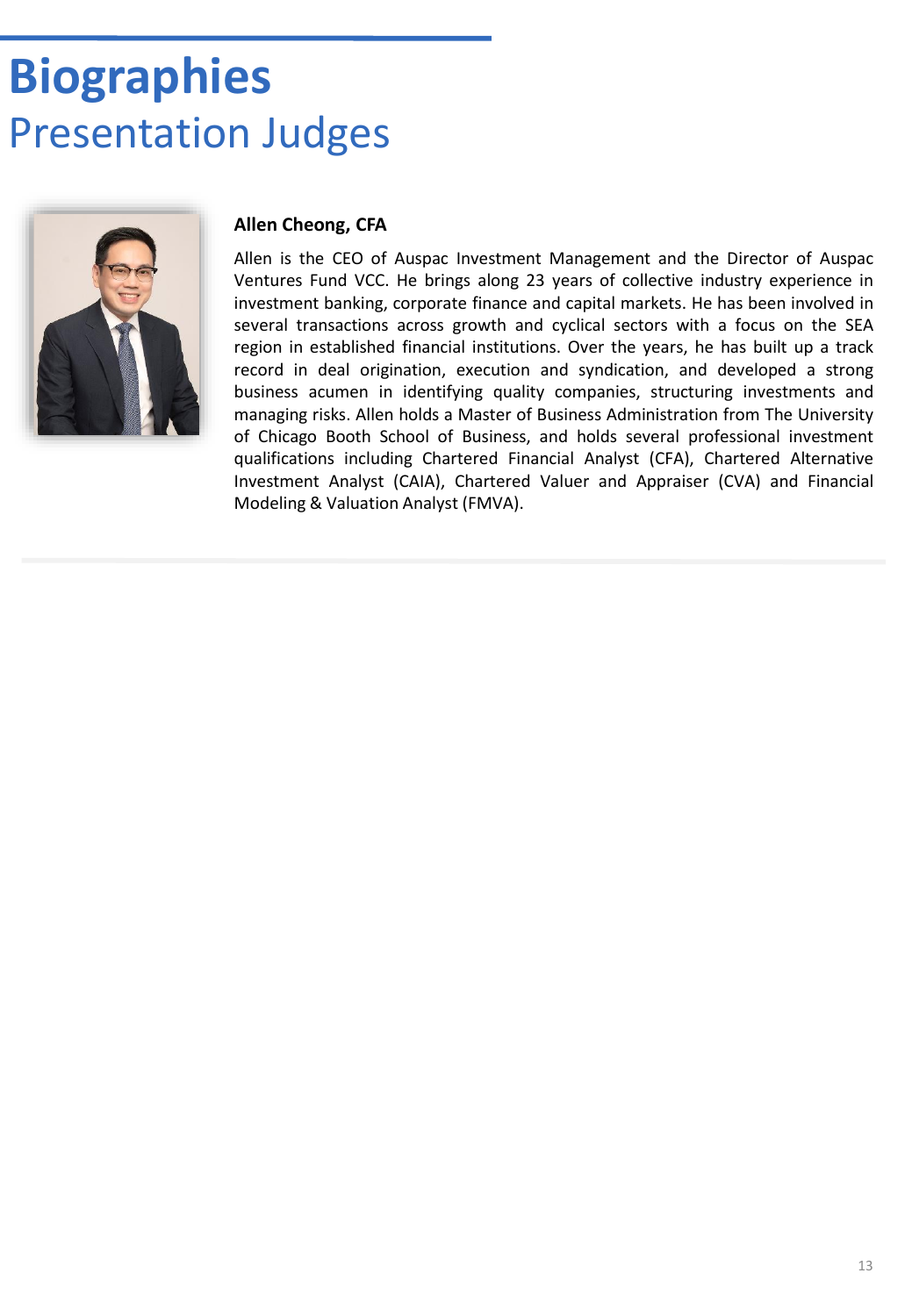CFA Society Singapore would like thank all who have dedicated countless hours to making this competition a success.

| <b>CFA Society Singapore University</b> |                                     |    | <b>Trainers and Speakers</b> |  |  |  |  |
|-----------------------------------------|-------------------------------------|----|------------------------------|--|--|--|--|
| <b>Outreach Committee &amp; Mentors</b> |                                     |    |                              |  |  |  |  |
| 1.                                      | Connie Ong, CFA                     | 1. | Gerald Wong, CFA             |  |  |  |  |
| 2.                                      | David Leow, CFA                     | 2. | Goh Chuan Yong               |  |  |  |  |
| 3.                                      | David Lum, CFA                      | 3. | Lok Chun Wei Xavier          |  |  |  |  |
| 4.                                      | David Mok, CFA                      | 4. | Jean Paul Wong               |  |  |  |  |
| 5.                                      | Dee Senaratne, CFA                  | 5. | Jonathan Lim Wei De          |  |  |  |  |
| 6.                                      | George Koh, CFA                     | 6. | Jimmy Lim                    |  |  |  |  |
| 7.                                      | Gerald Wong, CFA                    | 7. | Melvin Tan Teck Jin, CFA     |  |  |  |  |
| 8.                                      | Julie Tay, CFA<br>Click to add text | 8. | Simon Ng, CFA                |  |  |  |  |
| 9.                                      | Melvin Tan Teck Jin, CFA            | 9. | Tan Chee Wei                 |  |  |  |  |
| 10.                                     | Richard Wong, CFA                   |    | 10. Wilson Teo               |  |  |  |  |
|                                         | 11. Simon Ng, CFA                   |    |                              |  |  |  |  |
|                                         | 12. Terence Lim, CFA                |    |                              |  |  |  |  |

CFA Society Singapore would also like to thank the following judges and graders for their invaluable time and contribution to the Challenge:

### **Presentation Judges**

- 1. Allen Cheong, CFA
- 2. Yoon Chou Chong, CFA
- 3. Kristy Fong, CFA
- **Research Report Graders**
- 1. Chua Ser Miang, CFA
- 2. Ernest Chew, CFA
- 3. Hu Kun, CFA
- 4. Lim Xuxiang Alex, CFA
- 5. Phuah Keng Keat, CFA
- 6. Sarah Song, CFA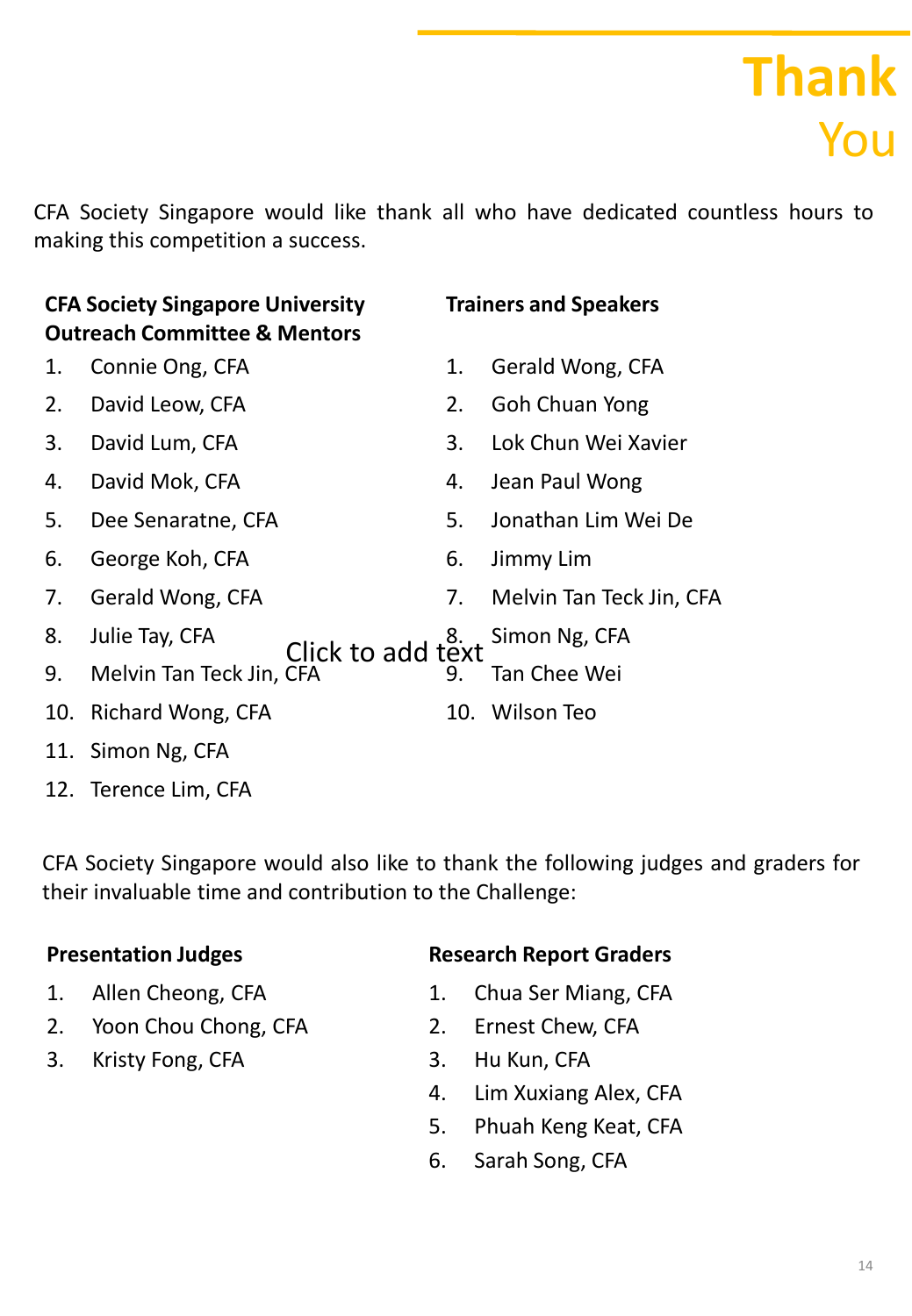# **Thank**  You

CFA Society Singapore would like to recognize and thank the following firms for their support of the CFA Institute Research Challenge.

Their sponsorship helped offset the logistical cost associated with event of this scale.

### **Official Global Data Provider and Event Sponsor:**

#### **ABOUT REFINITIV**

REFINITIV Refinitiv, an LSEG (London Stock Exchange Group) business, is one of the world's largest providers of financial markets data and infrastructure. With \$6.25

billion in revenue, over 40,000 customers and 400,000 end users across 190 countries, Refinitiv is powering participants across the global financial marketplace. We provide information, insights, and technology that enable customers to execute critical investing, trading and risk decisions with confidence. By combining a unique open platform with bestin-class data and expertise, we connect people to choice and opportunity – driving performance, innovation and growth for our customers and partners.

#### **Discover Refinitiv Workspace for Students**

There's a world of similarities in business and education. Access trusted, real-world market data, news and statistics that power the global financial community so you can advance applied learning on and off campus.

Find out more - <https://www.refinitiv.com/workspace-students>

## BRANDES

#### **ABOUT BRANDES INVESTMENT PARTNERS**

#### **INVESTMENT PARTNERS**

Brandes Investment Partners is a leading investment advisory firm managing global equity and

fixed-income assets for clients worldwide. Since the firm's inception in 1974, Brandes has consistently applied the value investing approach pioneered by Benjamin Graham to security selection, and was among the first investment firms to invest globally using a value approach. The independently owned firm manages a variety of active investment strategies and applies its investment philosophy consistently in all market conditions. Headquartered in San Diego, Brandes and its related entities have offices in Milwaukee, Toronto, Dublin and Singapore.

Website: <https://www.brandes.com/asiapacific>

Linkedin: <https://www.linkedin.com/company/brandes-investment-partners/>